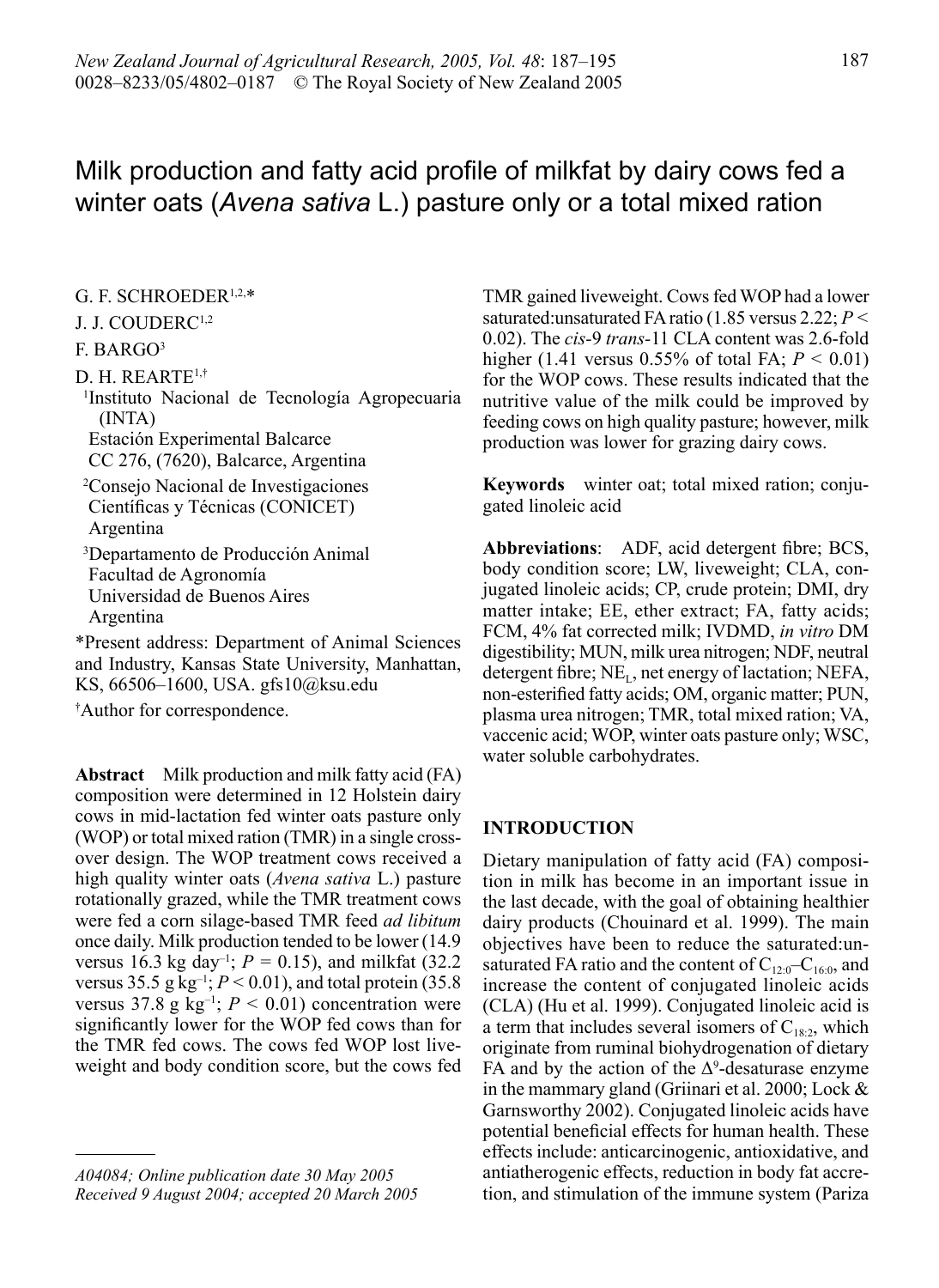1999). The isomer *cis-*9, *trans-*11 CLA represents more than 85% of the total CLA in milk and it is responsible for many of the biological activities observed (Pariza 1999).

 Previous studies have reported that the content of *cis-*9, *trans-*11 CLA in milk of cows fed pasturebased diets is enhanced when compared with that milk of cows fed total mixed rations (TMR) based on conserved forage plus concentrate (Kelly et al. 1998; Schroeder et al. 2003, 2004). Kelly et al. (1998) reported a two-fold increase in *cis-*9, *trans-*11 CLA concentration in the milk in high-producing dairy cows fed pasture only compared with cows fed TMR. The concentration of *cis-*9, *trans-*11 CLA was also higher in the milk of dairy cows grazing pasture and supplemented with a corn-based concentrate compared with that of cows consuming a TMR (Schroeder et al. 2003). Dhiman et al. (1999) observed that as the amount of pasture dry matter intake (DMI) decreased from 100 to 33% of total intake, the concentration of *cis-*9, *trans-*11 CLA in milk decreased linearly from 2.21 to 0.89%. Stockdale et al. (2003) also observed a linear and positive relationship between the *cis-*9, *trans-*11 CLA concentration in milk and the amount of pasture DMI. These results suggest that the highest levels of *cis-*9, *trans-*11 CLA would be achieved by feeding cows with pasture only diets. However, energy intake in dairy cows of high genetic merit fed pasture was lower than those fed TMR, resulting in lower milk and milk solids production (Kolver & Muller 1998; Bargo et al. 2003).

 Milk production systems in countries like Argentina, Australia, and New Zealand are based on the use of pastures as main components of the diets for lactating cows to reduce costs and increase profit per cow. These production systems have a potential competitive advantage with respect to systems based on high-concentrate diets to obtain dairy products with a FA profile more beneficial for human health. However, information on milkfat composition of dairy cows of moderate genetic merit fed TMR or grazing high quality pasture without supplementation is limited. A key factor in grazing feeding systems is the type and quality of pasture. Previous research on milk concentration of *cis-*9, *trans-*11 CLA in grazing cows was conducted with perennial pastures composed of either temperate (Kelly et al. 1998) or subtropical (White et al. 2001) species. Differences among pasture species may be of sufficient magnitude to influence FA composition of the milk (Thomson et al. 2002b). Annual winter oats pastures are commonly used in Argentina for

lactating dairy cows from late fall to early spring to compensate for the low biomass yield of alfalfa (*Medicago sativa*) pastures during this period. In addition, winter oats have good adaptation to welldrained clay and sandy loam soils, simple cultivation procedure, rapid development, and high dry matter yield (Arelovich et al. 2003). However, there is little information on *cis-*9, *trans-*11 CLA concentration in milk of dairy cows grazing annual pasture species such as winter oats. Therefore, the objective of this study was to compare the milk production and milk FA composition of dairy cows fed winter oats pasture only (WOP) or TMR.

# **MATERIALS AND METHODS**

# **Cows and diets**

The experiment was conducted at the National Institute of Agriculture Technology (INTA) in Balcarce, Argentina. Twelve multiparous Holstein cows in mid-lactation (588  $\pm$  77 kg liveweight (LW), 117  $\pm$ 6 days in milk) (mean  $\pm$  SD) were paired according to milk production, LW, and body condition score (BCS) registered during the previous 30 days, and randomly assigned to one of two treatments in a single cross-over design. Each experimental period was 30 days in length (21 days for adaptation to the diets and 9 days for data collection). Dietary treatments were a winter oats (*Avena sativa* L.) pasture only (WOP treatment), or a corn silage based TMR (TMR treatment). The TMR was formulated according to the NRC (2001) recommendations and fed once daily (09:00 h) outdoors in individual stalls with permanent access to feed and water to ensure at least 20% refusals (Table 1). Cows on WOP treatment grazed the winter oats pasture at a herbage allowance of approximately 27 kg DM cow<sup>-1</sup> day<sup>-1</sup> in daily strips (Table 1). The amount of pasture offered was weekly calculated throwing a  $0.1 \text{ m}^2$  quadrate randomly across each paddock at 20 sites per date. Plants were hand-clipped to 5 cm height and dried at 105°C in a forced-air oven for 24 h. Based on these results, the area of the strips were adjusted weekly using temporary electric fencing.

## **Data collection and samples analysis**

Samples of pasture were taken every 10 days by hand plucking at random transects to determine the dry matter (DM) content and chemical composition of the pasture apparently consumed. Samples of the TMR offered and refused were taken weekly. Pasture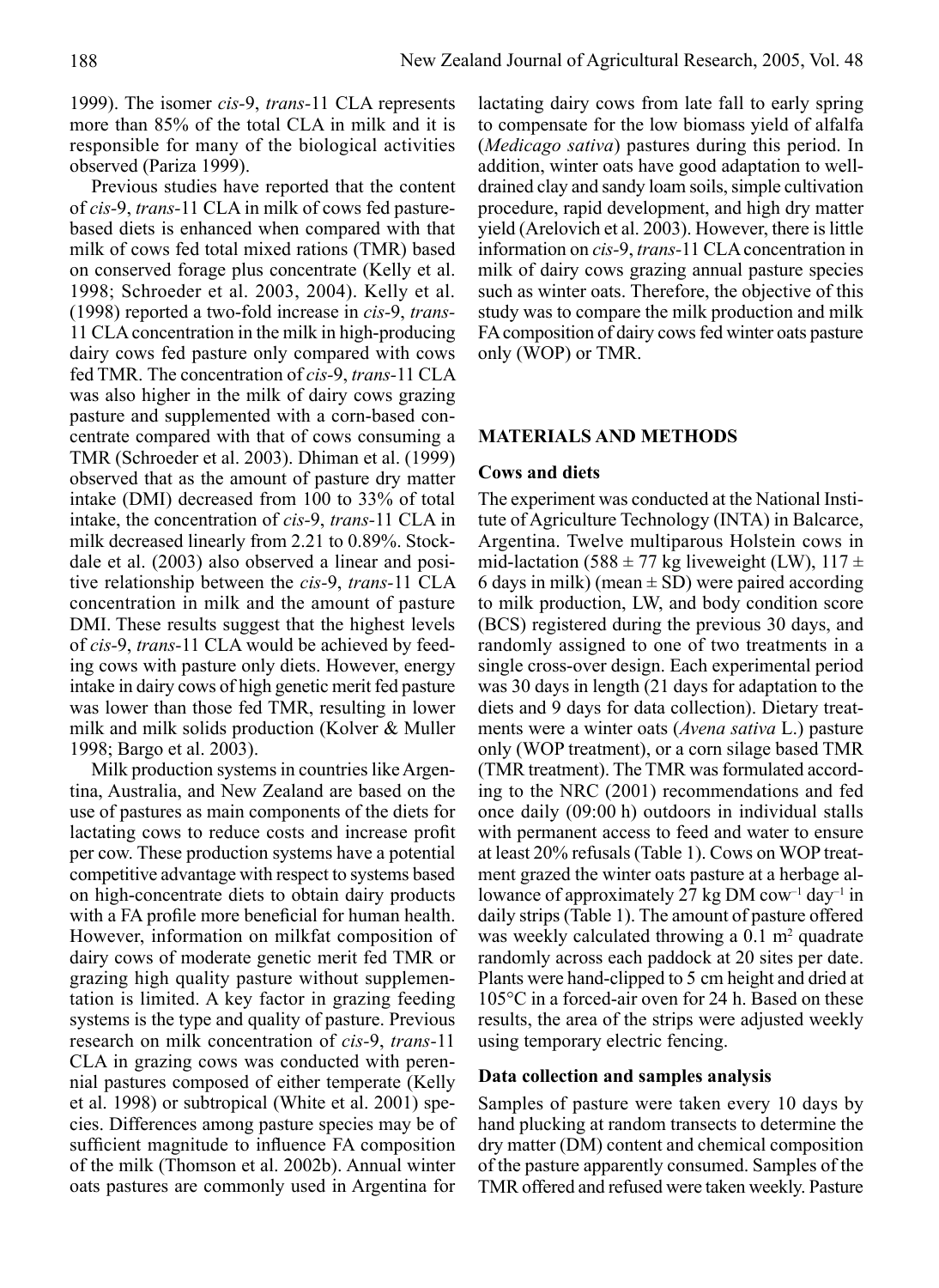and TMR samples were dried at 60°C in a forced-air oven, ground through a 1 mm screen (Wiley mill, Philadelphia, PA), and analysed for DM (105°C in a forced-air oven for 24 h), organic matter (OM) (450°C for 8 h), neutral detergent fibre (NDF), and acid detergent fibre (ADF) (Van Soest et al. 1991), crude protein (CP) (AOAC 1990), *in vitro* DM digestibility (IVDMD) using the two-stage procedure (Tilley & Terry 1963), water-soluble carbohydrate (WSC; AOAC 1990), starch (AOAC 1990), and ether extract (EE; AOAC 1990).

Cows were milked twice daily (06:00 and 17:00 h) and individual milk production recorded daily. Milk samples were taken every 2 days during the data collection periods from the morning and evening milkings, composited by weight, and analysed for fat, protein, and lactose concentration by infrared spectrophotometry (Milko Scan, Foss Electric, Hillerød, Denmark), and milk urea nitrogen (MUN) (Wiener Laboratory, Rosario, Argentina). Subsamples were

**Table 1** Composition of the winter oats pasture (*Avena sativa* L.) and the total mixed ration (TMR) (mean  $\pm$  SD). DM, dry matter; nd, non-determined. Numbers within brackets indicate percentage of total diet (DM basis).

|                                                             | Treatment                 |                     |  |
|-------------------------------------------------------------|---------------------------|---------------------|--|
| Ingredients (kg DM<br>$\text{cow}^{-1}$ day <sup>-1</sup> ) | Pasture <sup>a</sup>      | TMR                 |  |
| Ground corn                                                 |                           | 5.6(17.7)           |  |
| Corn silage                                                 |                           | 18.6(59.0)          |  |
| Sunflower meal                                              |                           | 6.9(21.9)           |  |
| Urea                                                        |                           | 0.15(0.5)           |  |
| Mineral (vitamin premix <sup>b</sup> )                      |                           | 0.29(0.9)           |  |
| Total offered                                               |                           | 27 (100) 31.5 (100) |  |
| Chemical composition                                        | $229 \pm 18$              | $408 \pm 21$        |  |
| $DM(gkg^{-1})$                                              | $(g \text{ kg } DM^{-1})$ |                     |  |
| Organic matter                                              | $898 \pm 34$              | $926 \pm 35$        |  |
| <i>In vitro</i> DM digestibility                            | $805 \pm 45$              | $736 \pm 35$        |  |
| Crude protein                                               | $195 \pm 12$              | $165 \pm 10$        |  |
| Neutral detergent fibre                                     | $333 \pm 21$              | $306 \pm 12$        |  |
| Starch                                                      | nd                        | $169 \pm 09$        |  |
| Ether extract                                               | $58 \pm 02$               | $46 \pm 02$         |  |
| Water soluble carbohydrates                                 | $202 \pm 09$              | $143 \pm 03$        |  |

a Hand-plucked samples.

<sup>b</sup>Contained 210 g kg<sup>-1</sup> Ca(PO<sub>4</sub>)<sub>2</sub>, 46 g kg<sup>-1</sup> P<sub>2</sub>O<sub>5</sub>, 60 g kg<sup>-1</sup> MgO, 30 g kg<sup>-1</sup> molasses, 1.5 g kg<sup>-1</sup> FeSO<sub>4</sub>, 4 g  $k\overline{g}^{-1}$  Cu SO<sub>4</sub>, 3 g kg<sup>-1</sup> ZnSO<sub>4</sub>, 0.04 g kg<sup>-1</sup> MnSO<sub>4</sub>, 0.2 g  $kg^{-1}$  Na<sub>2</sub>SeO<sub>3</sub>, 0.1 g kg<sup>-1</sup> I, 6 500 000 IU kg<sup>-1</sup> vitamin A, 1 600 000 IU kg–1 vitamin D, 12 500 IU kg–1 vitamin E,  $645$  g kg<sup>-1</sup> excipient.

frozen (–25°C) for later analysis of FA profile. Milk FA were extracted and subsequently transmethylated as described by Baumgard et al. (2002). Fatty acid methyl esters were quantified by gas chromatography (Supelco, Bellefonte, PA). The column was 100 m in length with an inner diameter of 0.25 mm and a film thickness of 0.2 μm. Oven temperatures were initially at  $80^{\circ}$ C and then ramped at  $2^{\circ}$ C min<sup>-1</sup> until 180°C and held for 15 min. Helium was the carrier gas and flowed at 1.1 ml min<sup>-1</sup> (17 cm s<sup>-1</sup>, velocity). Airflow was set at 400 ml  $min^{-1}$  and the hydrogen make-up gas flow at 45 ml min–1. Inlet and detector temperature were at 250°C. Retention times were determined with pure methyl ester standards (Nu Check Prep., Elysian, MN; GLC-60, *cis-*9, *trans-*11 CLA, and *trans-*10, *cis-*12 CLA) as described by Schroeder et al. (2003).

 On the last day of each experimental period, blood samples were taken after the morning milking from the jugular vein. The samples were collected into vacuum tubes (Becton Dickinson, Franklin Lakes, NJ), and centrifuged for 15 min at  $1000 \times g$ . The resulting plasma was analysed for non-esterified FA (NEFA) (Wako Pure, Chemical Industries USA, Inc., Dallas, TX), urea nitrogen (PUN), and glucose (GLU) (Wiener Laboratory, Rosario, Argentina) concentrations. Intra-assay coefficients of variation were 5.2, 2.6, and 3.4% for NEFA, PUN, and GLU analysis, respectively.

 Liveweight was determined after the morning milking on 2 consecutive days at the beginning of the study and at the end of each experimental period. The same day that LW was determined, BCS was estimated by three independent observers using a 1 (thin) to 5 (fat) point scale. Dry matter intake and energy balance was estimated using the equations of the NRC (2001) that have been validated for grazing dairy cows by Bargo et al. (2003). The inputs used for each cow during each period were diet composition (Table 1), milk production and composition (Table 2), and actual LW and BCS. After the model estimation, DMI was modified in 0.1 kg steps to achieve the observed LW gain/loss (Table 2).

#### **Statistical analysis**

Analyses of variance was performed using the GLM procedure of SAS (1996) according to the following model:  $Y_{ijk} = \mu + T_i + C_i + P_k + e_{ijk}$ , where  $Y_{ijk}$  = response variable,  $\mu$  = population mean,  $T_i$  = effect of the treatment (i = 1 to 2),  $C_i$  = effect of cow (j = 1 to 6),  $P_k$  = effect of period (k = 1 to 2), and  $e_{ijk}$  = experimental error. Significant differences were reported at *P <* 0.05 unless otherwise noted.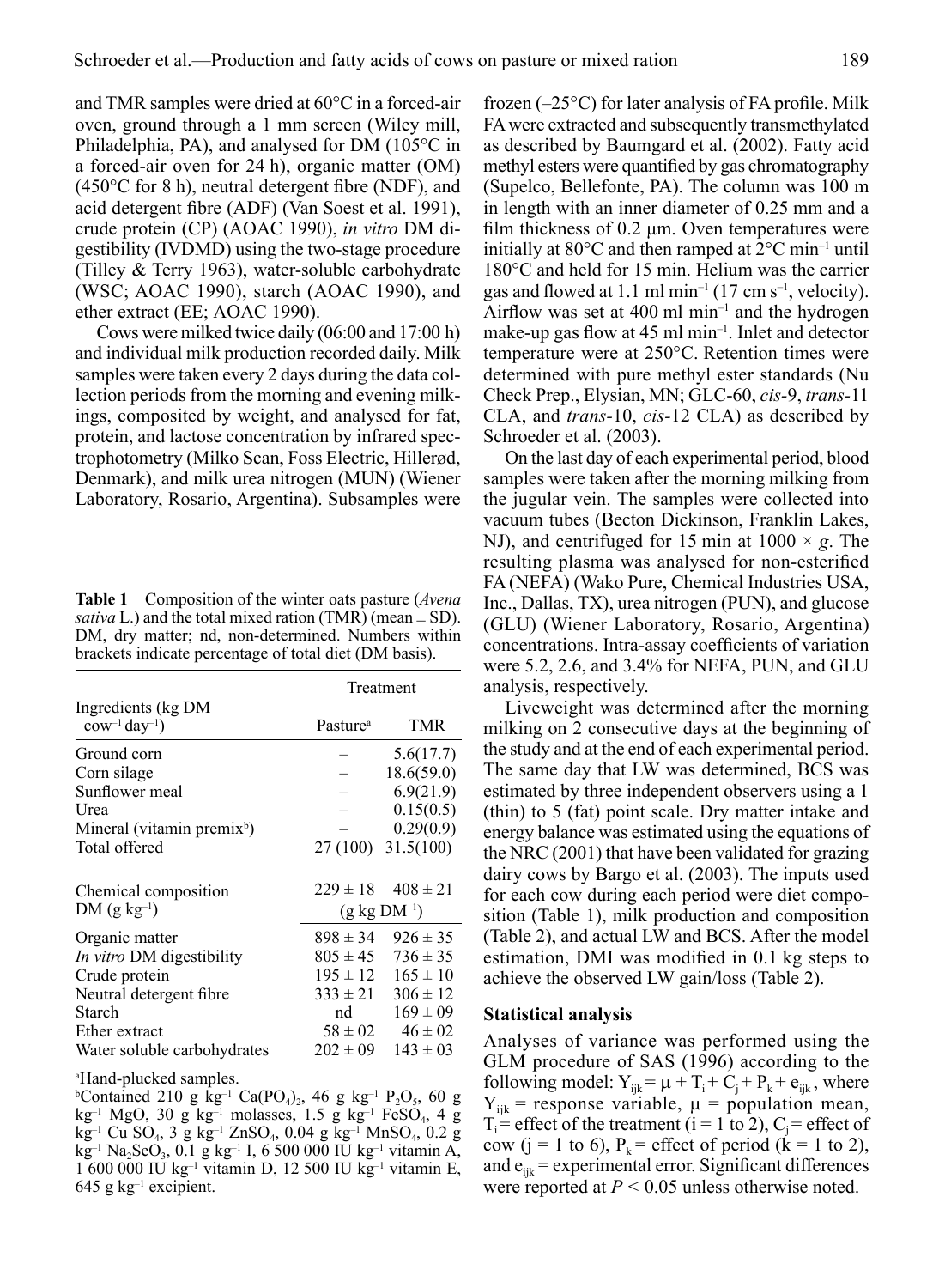# **RESULTS AND DISCUSSION**

# **Feed quality**

Pregrazing pasture biomass was  $1806 \pm 138$  kg DM ha<sup>-1</sup> and  $1647 \pm 185$  kg DM ha<sup>-1</sup> (mean  $\pm$  SD) for periods 1 and 2, respectively. These values were below those  $(2000 \text{ kg ha}^{-1})$  recommended to maximise pasture intake (Minson 1990), suggesting that WOP cows could have been restricted to below *ad libitum* pasture intake. The chemical composition and IVDMD of pasture and TMR are presented in Table 1. Variation in pasture quality between periods was minimal. The CP content of pastures (195 g  $kg^{-1}$ ) was in the range (150–250 g kg<sup>-1</sup>) at which the pasture digestion is maximised (Minson 1990). The NDF content was below values reported by Muller & Fales (1998) for temperate pastures. The content of EE in the pasture (58 g kg<sup>-1</sup>) was higher than the values compiled by Schroeder et al. (2004) for highquality pastures. Total mixed ration was lower in NDF, CP, and EE than winter oats pasture (Table 1) and was adequate to cover the requirements for dairy cows in mid-lactation (NRC 2001).

# **Milk production and composition, liveweight and body condition score, and plasma metabolites**

Milk production tended to be lower (14.9 versus 16.2 kg day<sup>-1</sup>;  $P = 0.15$ ) and the concentration of fat, protein, and lactose were lower  $(P < 0.05)$  when the cows were fed WOP (Table 2). Also, 4% fatcorrected milk (FCM), fat and protein yields were lower  $(P < 0.05)$  on WOP compared with TMR (Table 2). These results are consistent with previous studies that compared milk production and composition in high-producing dairy cows fed TMR versus pasture without (Kolver & Muller 1998) or with (White et al. 2001; Bargo et al. 2002) concentrate supplementation.

 Cows fed WOP lost LW, whereas cows fed TMR gained LW and BCS (Table 2). Similar results were found by Kolver & Muller (1998), who observed

**Table 2** Milk production and composition, liveweight (LW) and body condition score (BCS), and plasma metabolites of dairy cows fed winter oats pasture only (WOP) or total mixed ration (TMR). FCM, 4% fat corrected milk; MUN, milk urea nitrogen; GLU, glucose; PUN, plasma urea nitrogen; NEFA, non-esterified fatty acids; DMI = dry matter intake.

|                                                                     | Treatments |            |            |                |
|---------------------------------------------------------------------|------------|------------|------------|----------------|
|                                                                     | <b>WOP</b> | <b>TMR</b> | <b>SEM</b> | $\overline{P}$ |
| Milk production                                                     |            |            |            |                |
| Milk (kg day <sup>-1</sup> )                                        | 14.9       | 16.2       | 0.57       | < 0.15         |
| $FCM$ (kg day <sup>-1</sup> )                                       | 13.1       | 15.3       | 0.54       | < 0.02         |
| Fat $(g \text{ kg}^{-1})$                                           | 32.2       | 35.5       | 7.1        | < 0.01         |
| Fat $(kg day^{-1})$                                                 | 0.47       | 0.59       | 0.02       | < 0.01         |
| Protein $(g \text{ kg}^{-1})$                                       | 35.8       | 37.8       | 4.3        | < 0.01         |
| Protein ( $kg \, day^{-1}$ )                                        | 0.53       | 0.63       | 0.03       | < 0.05         |
| Lactose $(g \ kg^{-1})$                                             | 48.1       | 50.4       | 3.4        | < 0.05         |
| MUN (mg litres day <sup>-1</sup> )                                  | 20.2       | 20.1       | 1.53       | < 0.98         |
| DMI (kg day <sup>-1</sup> ) <sup>a</sup>                            | 15.6       | 18.3       | 0.46       | < 0.01         |
| Energy balance (MJ NE <sub>L</sub> day <sup>-1</sup> ) <sup>a</sup> | $-11.0$    | 24.7       | 1.96       | < 0.01         |
| Liveweight and BCS                                                  |            |            |            |                |
| Initial LW $(kg)$                                                   | 588        | 588        | 24         | < 0.98         |
| LW daily change (kg)                                                | $-0.77$    | 1.11       | 0.19       | < 0.01         |
| Initial BCS (1-5 scale)                                             | 2.61       | 2.74       | 0.32       | < 0.77         |
| $BCS$ total change <sup>b</sup>                                     | $-0.1$     | 0.2        | 0.01       | < 0.09         |
| Plasma                                                              |            |            |            |                |
| $GLU$ (mg litres dl <sup>-1</sup> )                                 | 57.2       | 53.6       | 1.37       | < 0.10         |
| PUN (mg litres $dl^{-1}$ )                                          | 11.4       | 14.3       | 0.53       | < 0.01         |
| NEFA (mg litres $dl^{-1}$ )                                         | 164.8      | 148.9      | 10.2       | < 0.28         |

a Dry matter intake estimated using the equation of NRC (2001) validated for grazing dairy cows (Bargo et al. 2003).

b Initial-final of each 30-day period.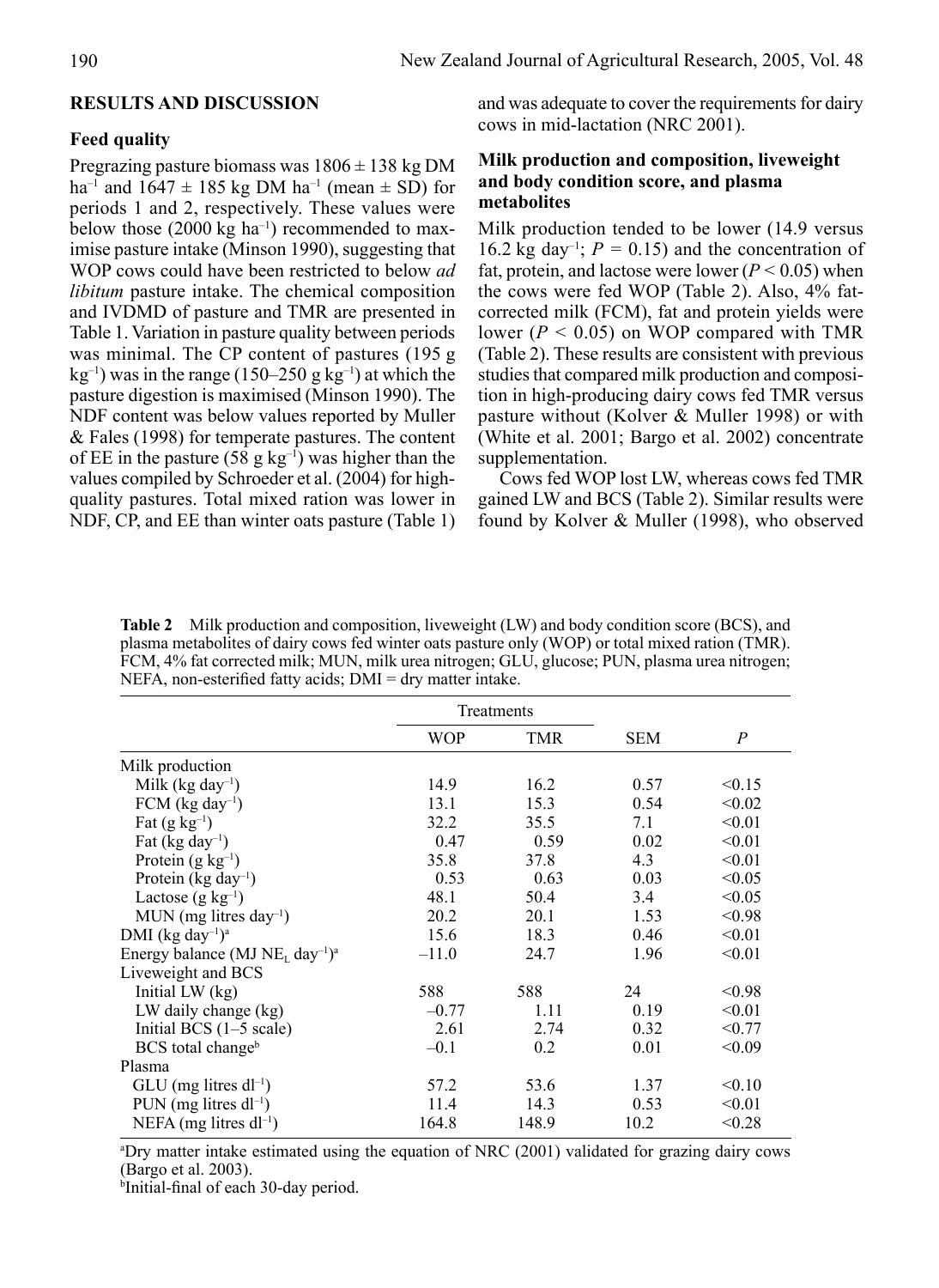LW and BCS losses when high-producing cows fed only pasture. Reduction in milk production and body reserves have been attributed to a limitation in energy intake of grazing dairy cows (Kolver & Muller 1998; Bargo et al. 2002). In our study, a possible restriction in pasture intake because of the sub-optimal pasture allowance could affect gut fill in WOP cows, explaining part of the differences in LW changes. Furthermore, as changes in LW and BCS were small (Table 2), and the NEFA concentrations in blood were not affected by the treatments (Table 2), the biological significance of LW changes are difficult to interpret.

 The DMI predicted by the NRC (2001) model was 15.6 and 18.3 kg day–1 for WOP and TMR, respectively  $(P < 0.05)$ . The estimated energy balance was positive (24.7 MJ of net energy of lactation day<sup>-1</sup>) for TMR but negative (–11.0 MJ of net energy of lactation day<sup>-1</sup>) for WOP ( $P < 0.05$ ). These results suggest that the decrease in milk production and the loss of LW and BCS in grazing cows (Table 2) could be explained by a lower energy intake that led to a negative energy balance. Under the conditions of our study, feeding dairy cows WOP was not enough to maintain milk production even when the production level was moderate (Table 2) and the quality of the pasture was high (Table 1).

 Plasma glucose concentration tended (*P =* 0.10) to be higher (57.2 versus 53.6 mg litre dl<sup>-1</sup>) on WOP compared with TMR (Table 2). Although WOP cows consumed a diet higher in CP (Table 1), PUN was lower (11.4 versus 14.3 litre mg dl<sup>-1</sup>;  $P < 0.05$ ), supporting evidence of a reduced DMI.

# **Milk fatty acid composition**

Total concentration of short-  $(C_4-C_1)$ , medium- $(C_{14}-C_{16})$ , and long- ( $\geq C_{17}$ ) chain FA in milk were not affected  $(P > 0.05)$  by treatment (Table 3). However, the production of *de novo* synthesised FA  $(C_4-C_{14})$ was lower (166 versus 244 g day–1; *P <* 0.01) on WOP, which was expected due to the negative energy balance and potentially reduced acetate and butyrate

|                                    | Treatments |            |            |                  |
|------------------------------------|------------|------------|------------|------------------|
| FA (% of total FA)                 | <b>WOP</b> | <b>TMR</b> | <b>SEM</b> | $\boldsymbol{P}$ |
| $C_{4:0}$                          | 4.30       | 4.09       | 0.18       | < 0.59           |
| $C_{6:0}$                          | 2.32       | 2.40       | 0.08       | < 0.41           |
| $\mathrm{C}_{8:0}$                 | 1.32       | 1.43       | 0.06       | < 0.19           |
| $C_{10:0}$                         | 3.15       | 3.58       | 0.20       | < 0.24           |
| $C_{12:0}$                         | 3.28       | 3.28       | 0.36       | < 0.91           |
| Total short chain FA               | 14.4       | 15.0       | 0.55       | < 0.38           |
| $\mathbf{C}_{14:0}$                | 10.12      | 10.99      | 0.32       | < 0.07           |
| $\mathbf{C}_{14:1}$                | 0.99       | 0.97       | 0.04       | < 0.65           |
| $C_{15:0}$                         | 0.92       | 1.05       | 0.03       | < 0.02           |
| $\mathbf{C}_{16:0}$                | 23.67      | 25.29      | 0.98       | < 0.34           |
| $\mathbf{C}_{16:1}$                | 1.56       | 1.16       | 0.09       | < 0.01           |
| Total medium chain FA              | 37.3       | 39.2       | 1.41       | < 0.34           |
| $\mathbf{C}_{17:0}$                | 0.26       | 0.45       | 0.08       | < 0.15           |
| $\mathbf{C}_{18:0}$                | 12.03      | 13.85      | 0.66       | < 0.05           |
| $C_{18:1}$ , cis-9                 | 27.22      | 24.90      | 0.71       | < 0.03           |
| $C_{18:2}$ cis-9, cis-12           | 1.38       | 2.22       | 0.19       | < 0.01           |
| $C_{18:3}$ , cis-9, cis-12, cis-15 | 0.51       | 0.17       | 0.04       | < 0.01           |
| cis-9 trans-11 CLA                 | 1.41       | 0.55       | 0.12       | < 0.01           |
| Total long chain FA                | 43.4       | 42.0       | 1.47       | < 0.50           |
| Unknown                            | 5.56       | 3.66       | 0.60       | < 0.05           |
| Total saturated                    | 61.3       | 66.2       | 1.29       | < 0.02           |
| Total unsaturated                  | 33.8       | 30.0       | 0.98       | < 0.02           |
| Ratios                             |            |            |            |                  |
| Long chain: short chain            | 3.06       | 2.78       | 0.17       | < 0.27           |
| Saturated:unsaturated              | 1.85       | 2.22       | 0.09       | < 0.02           |

**Table 3** Fatty acids (FA) composition of the milkfat of dairy cows fed winter oats pasture only (WOP) or total mixed ration (TMR). CLA, conjugated linoleic acid.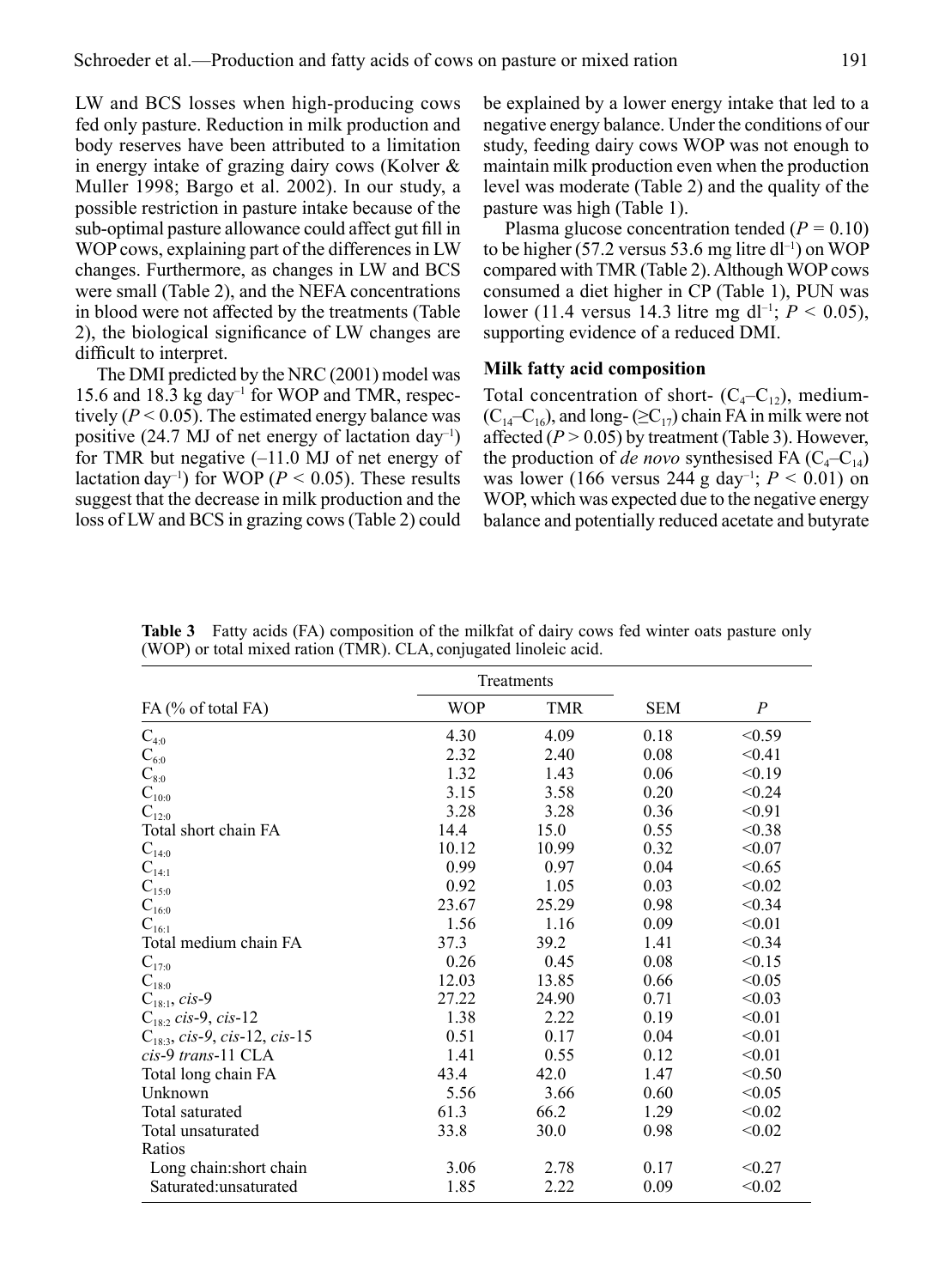supply because of the lower DMI. The concentration of C<sub>18:0</sub> and C<sub>18:2</sub> FA were higher ( $P < 0.05$ ) on TMR (Table 3), which is possibly due to the high level of corn grain in the TMR diet (Table 1). This agrees with previous studies that compared TMR and pasture-based diets (Kelly et al. 1998; White et al. 2001; Loor et al. 2003). The concentration of  $C_{18:3}$  increased three-fold (0.51 versus 0.17 g 100 g<sup>-1</sup> of total FA, *P <* 0.05) on the WOP. Similar results were found in previous studies (Kelly et al. 1998; Loor et al. 2003; Schroeder et al. 2003), which could be expected because the  $C_{18:3}$  is the most abundant FA in high-quality pastures (430–950 g kg<sup>-1</sup> of total FA; Schroeder et al. 2004). The apparent greater mobilisation of adipose tissues observed in WOP cows (Table 2) could be another source of longchain FA for the mammary gland, increasing  $C_{18:1}$ concentration and reducing the concentration of *de novo* synthesised FA (Thomson et al. 2002a).

 The saturated:unsaturated FA ratio was lower  $(1.85$  versus 2.22;  $P < 0.05$ ) when the cows were fed WOP (Table 3). Milk with a lower saturated: unsaturated FA ratio would be beneficial for human health since saturated FA have been associated with the increase in cholesterolemia and the probability of heart diseases (American Heart Association 1996; Hu et al. 1999).

 The *cis-*9 *trans-*11 CLA concentration was 156% higher (*P <* 0.05) on WOP compared with TMR (Table 3), in agreement with previous research that reported that *cis-*9 *trans-*11 CLA concentration was 137% higher for cows fed only pasture (Kelly et al. 1998). Summarising seven studies that compared the *cis-*9 *trans-*11 CLA concentration in milk of cows grazing pastures or cows fed with TMR, Schroeder et al. (2004) found a mean increase of 134% when cows grazed high-quality pastures. Increasing levels of alfalfa hay and concentrate supplementation to grazing cows from 0 to 660 g  $kg^{-1}$  of total DMI, resulted in a linear decrease in *cis-*9 *trans-*11 CLA concentration in milkfat (Dhiman et al. 1999). The high concentration of *cis-*9 *trans-*11 CLA observed in our study was in agreement with those treatments without supplementation (Dhiman et al. 1999). Stockdale et al. (2003) found a significant (*P <* 0.05) positive linear relationship between pasture DMI and *cis-*9 *trans-*11 CLA concentration in milk, suggesting that a potentially healthier milk FA composition is obtained with diets high in pasture and low in cereal grain supplementation.

 The increase in *cis-*9 *trans-*11 CLA concentration in WOP treatment could be partially explained by an enhancement of dietary precursors such as

 $C_{18:3}$ , which was also higher in milk (Table 4). This is the major unsaturated FA present in fresh grass (Schroeder et al. 2004), which is partially biohydrogenated to *trans*-11  $C_{18:1}$  or vaccenic acid (VA) in the rumen (Griinari et al. 2000; Loor et al. 2003). This could explain the positive relationship  $(R^2 = 0.74)$ ;  $P < 0.01$ ) between C<sub>18:3</sub> and *cis-9 trans-*11 CLA in milkfat (Fig. 1), supporting the idea that a higher intake of pasture  $C_{183}$  and its incomplete ruminal biohydrogenation represent key factors involved in the increase of *cis-*9 *trans-*11 CLA concentration in milkfat of grazing cows as was indicated by Loor et al. 2003. Ruminal saturation of VA to  $C_{180}$  is the limiting step in the ruminal biohydrogenation, leading to accumulation of VA in the rumen and its absorption in the small intestine (Griinari et al. 2000). The absorbed VA may be converted to *cis-*9 *trans*-11 CLA by the mammary  $\Delta^9$ -desaturase. This endogenous synthesis of *cis-*9 *trans-*11 CLA in the mammary gland from VA may produce more than 75% of the total *cis-*9 *trans-*11 CLA found in milk (Griinari et al. 2000; Lock & Garnsworthy 2002). Modifications in the ruminal biohydrogenation of long-chain FA by different types of carbohydrate, rate of passage, fluid dilution, and feeding frequency between the two diets could also modify the ruminal metabolism and microbial population affecting CLA and VA production in the rumen (Kelly et al. 1998; Stockdale et al. 2003). Finally, the negative energy balance and greater body mobilisation on WOP might play some role in the increased concentration of *cis-*9 *trans-*11 CLA in milk. Jiang et al. (1996) observed increased *cis-*9 *trans-*11 CLA (+43%) and VA (+72%) concentration in milkfat of cows whose intake of TMR was restricted and were in negative energy balance in comparison with cows whose intake was unrestricted. In grazing dairy heifers, it has been observed that greater BCS and LW losses were associated with increases in long-chain unsaturated FA in milk, and these changes in the FA profile persisted until the heifers reached a positive energy balance (Thomson et al. 2002a). In our study, although WOP cows seemed to be in a negative energy balance and losing BCS (Table 2), these losses were small and there were no changes in plasma NEFA concentrations (Table 2). These results may suggest that the differences in the FA profile in milk were more related to effects of the treatments on the intake and metabolism of the dietary FA rather than effects on body reserve mobilisation. More research is needed to develop a better understanding of the effects of body reserve mobilisation and pasture intake on FA profile in milkfat of grazing cows.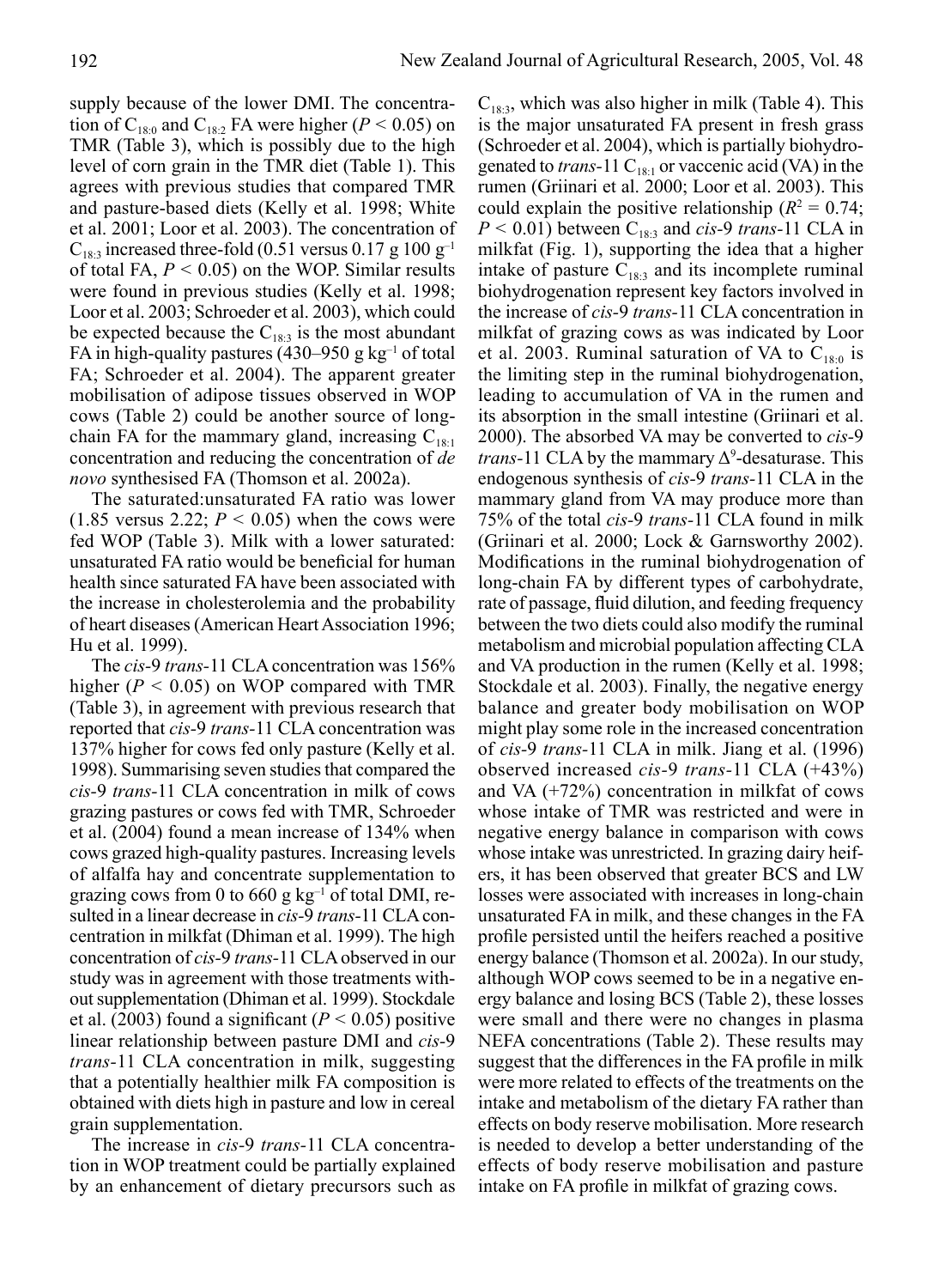

 A large variation among cows in the concentration of *cis-*9 *trans-*11 CLA in milkfat has been reported for both TMR and pasture-fed cows (Kelly et al. 1998; Schroeder et al. 2003; Stockdale et al. 2003). In the present study, the variation in *cis-*9 *trans-*11 CLA concentration was high in both treatments (Fig. 2). Regardless of the individual variation, all cows but two responded with a significant increase in *cis-*9 *trans-*11 CLA concentration when fed WOP compared with the concentration found in the same cow when fed TMR (Fig. 2). However, the magnitude of response was not the same for all cows (Fig. 2), suggesting individual variation in other factors affecting ruminal metabolism and/or endogenous production of *cis-*9 *trans-*11 CLA (Stockdale et al. 2003).

## **CONCLUSION**

Dairy cows that grazed an annual winter pasture without supplementation had a lower saturated: unsaturated FA ratio and a higher *cis-*9 *trans-*11 CLA concentration than when consuming a TMR. These changes in FA composition may produce more beneficial dairy products in terms of human health. However, the cows fed WOP seemed to have a lower energy balance, which led to a reduction in milk and milk solids production. Although the effects of high-quality pasture intake on milk FA composition could be maximised with WOP, supplementation strategies are needed to avoid reduction in production and reproduction performance. Future research should be focused on finding those strategies that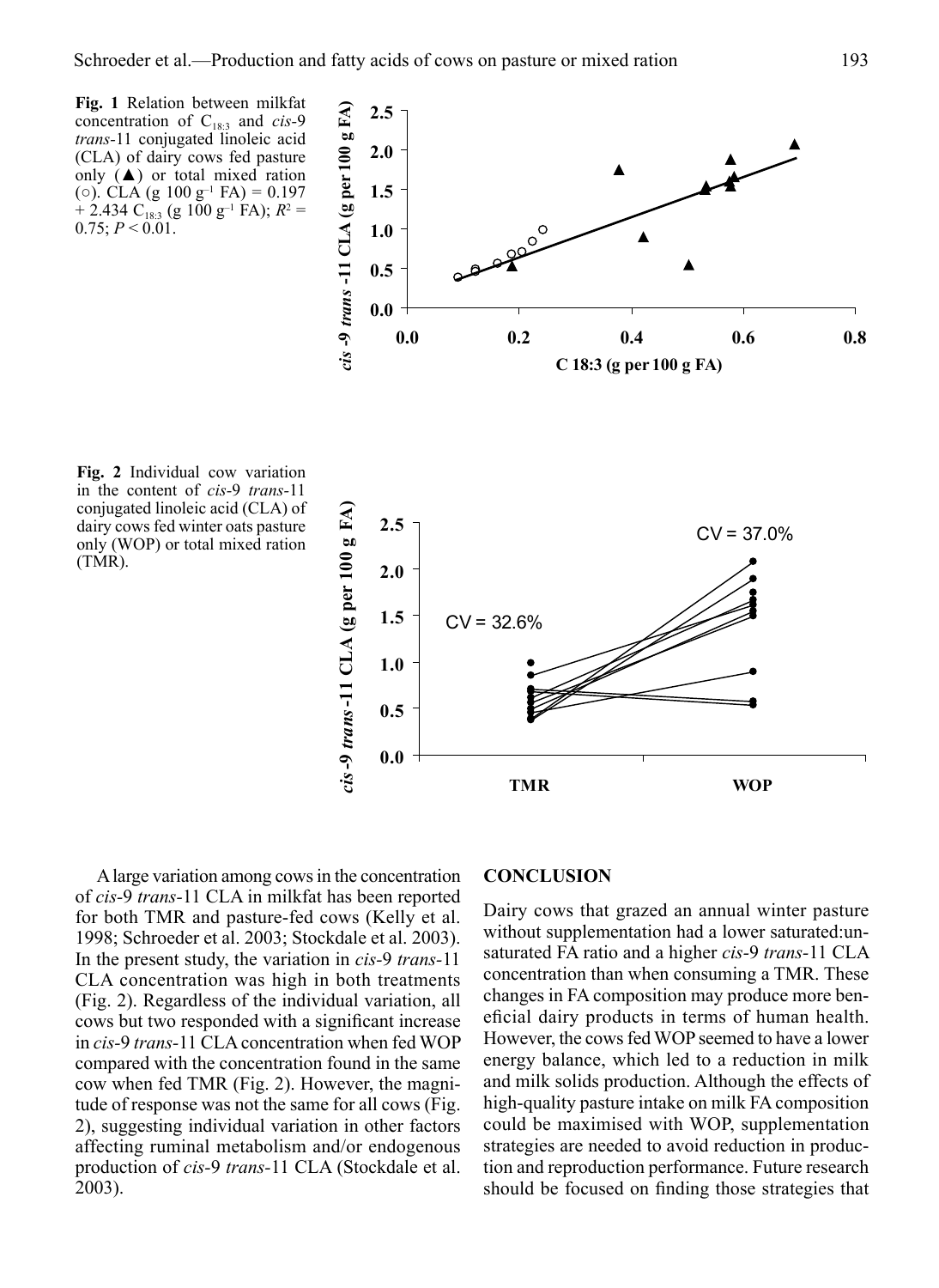increase energy intake of the cows while maintaining the beneficial effects of the pasture intake on milk FA composition.

## **ACKNOWLEDGMENTS**

The authors thank Ignacio Vidaurreta, Roberto Ballesteros and Miguel Fasciglione for their assistance in animal care and data collection.

## **REFERENCES**

- American Heart Association 1996. Dietary guidelines for healthy Americans. Circulation 94: 795–1806.
- AOAC 1990. Official methods of analysis. Vol. I. 15th ed. Arlington, VA, AOAC.
- Arelovich HM, Arzadún MJ, Laborde HE, Vasquez MG 2003. Performance of beef cattle grazing oats supplemented with energy, escape protein or high quality hay. Animal Feed Science and Technology  $105: 29 - 42$ .
- Bargo F, Muller LD, Delahoy JE, Cassidy TW 2002. Performance of high producing dairy cows with three different feeding systems combining pasture and total mixed rations. Journal of Dairy Science 85: 2948–2963.
- Bargo F, Muller LD, Kolver, ES, Delahoy JE 2003. Invited review: production and digestion of supplemented dairy cows on pasture. Journal of Dairy Science 86: 1–42.
- Baumgard LH, Matitashvili E, Corl, BA, Dwyer DA, Bauman DE 2002. *trans-*10, *cis-*12 conjugated linoleic acid decreases lipogenic rates and expression of genes involved in milk lipid synthesis in dairy cows. Journal of Dairy Science 85: 2155–2163.
- Chouinard PY, Corneau L, Barbano DM, Metzger LE, Bauman DE 1999. Conjugated linoleic acids alter milk fatty acid composition and inhibit milkfat secretion in dairy cows. Journal of Nutrition 129: 1579–1584.
- Dhiman TR, Anand GR, Satter LD, Pariza MW 1999. Conjugated linoleic acid content of milk from cows fed different diets. Journal of Dairy Science 82: 2146–2156.
- Griinari JM, Corl BA, Lacy SH, Chouinard PY, Nurmela KVV, Bauman DE 2000. Conjugated linoleic acid is synthesized endogenously in lactating dairy cows by  $\Delta^9$ -desaturase. Journal of Nutrition 130: 2285–2291.
- Hu FB, Stamper MJ, Manson JE, Ascherio A, Colditz GA, Speizer FE, Hennekens CH, Willett WC 1999. Dietary saturated fats and their food sources in relation to the risk of coronary heard disease in women. American Journal of Clinical Nutrition 70: 1001–1008.
- Jiang J, Bjoerck L, Fonden R, Emanuelson M 1996. Occurrence of conjugated *cis-*9, *trans-*11 octadecadienoic acid in bovine milk: effects of feed and dietary regimen. Journal of Dairy Science 79: 438–445.
- Kelly ML, Kolver ES, Bauman DE, Van Amburgh ME, Muller LD 1998. Effect of intake of pasture on concentrations of conjugated linoleic acid in milk of lactating cows. Journal of Dairy Science 81: 1630–1636.
- Kolver ES, Muller LD 1998. Performance and nutrient intake of high producing Holstein cows consuming pasture or a total mixed ration. Journal of Dairy Science 81: 1403–1411.
- Lock AL, Garnsworthy PC 2002. Independent effects of dietary linoleic and linolenic fatty acids on the conjugated linoleic acid content of cows' milk. Animal Science 74: 163–176.
- Loor JJ, Soriano FD, Lin X, Herbein JH, Polan CE 2003. Grazing allowance after the morning or afternoon milking for lactating cows fed a total mixed ration (TMR) enhances *trans-*11-18:1 and *cis-*9, *trans-*11-18:2 (rumenic acid) in milkfat to different extents. Animal Feed Science and Technology 109: 105–119.
- Minson DJ 1990. Forage in ruminant nutrition. Queensland, Australia, Academic Press Inc.
- Muller LD, Fales SL 1998. Supplementation of cool-season grass pastures for dairy cattle. In: Cherney JH, Cherney DJR ed. Grass for dairy cattle. Wallingford, UK, CAB International.
- NRC 2001. Nutrient requirements of dairy cattle. 7th rev. ed. Washington, DC, USA, National Academic Sciences.